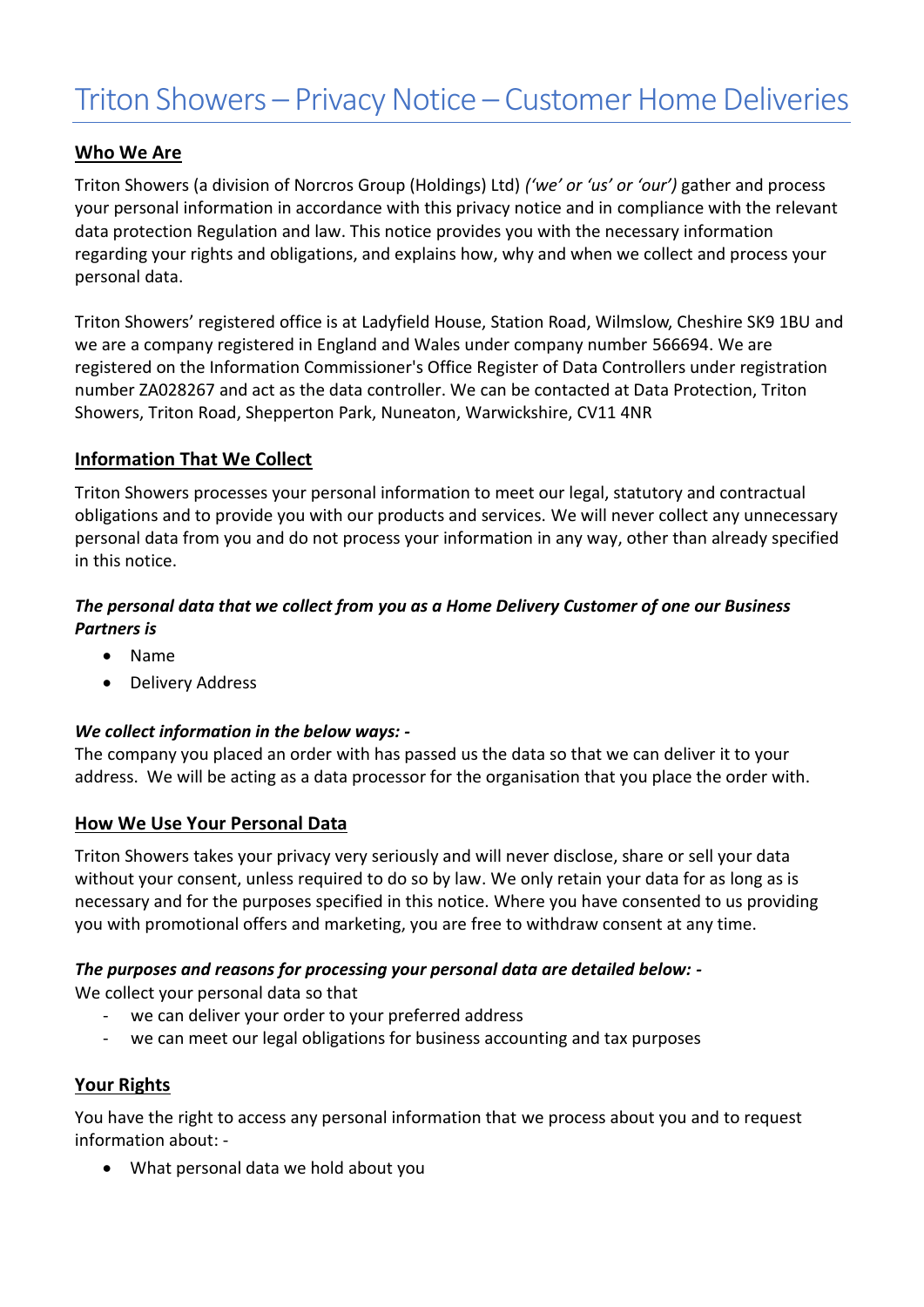- The purposes of the processing
- The categories of personal data concerned
- The recipients to whom the personal data has/will be disclosed
- How long we intend to store your personal data for
- If we did not collect the data directly form you, information about the source

If you believe that we hold any incomplete or inaccurate data about you, you have the right to ask us to correct and/or complete the information and we will strive to update/correct it as quickly as possible; unless there is a valid reason for not doing so, at which point you will be notified.

You also have the right to request erasure of your personal data or to restrict processing in accordance with data protection laws, as well as to object to any direct marketing from us and to be informed about any automated decision-making that we use.

If we receive a request from you to exercise any of the above rights, we may ask you to verify your identity before acting on the relevant request; this is to ensure that your data is protected and kept secure.

### **Sharing and Disclosing Your Personal Information**

We do not share or disclosure any of your personal information without your consent, other than for the purposes specified in this notice or where there is a legal requirement. Triton Showers uses thirdparties to provide the below services and business functions, however all processors acting on our behalf only process your data in accordance with instructions from us and comply fully with this privacy notice, the data protection laws and any other appropriate confidentiality and security measures.

### **Carriers**

We may be obligated to use a carrier as specified by the company you placed your order with. In which case, we will provide that carrier with your name and address so that they can fulfil their obligations under this contract.

We use Royal Mail, APC / Streetwise and DPD to provide delivery services and will provide them with your name, address and telephone contact details.

For more information about Royal Mail, please read their Privacy Notice at [https://www.royalmail.com/privacy-policy](https://support.google.com/analytics/answer/6004245?hl=en)

We use APC / Streetwise to provide delivery services and will provide them with your name, address and telephone contact details.

For more information about APC / Streetwise, please read their Privacy Notice a[t](https://apc-overnight.com/site-information/privacy-policy/) <https://apc-overnight.com/site-information/privacy-policy/>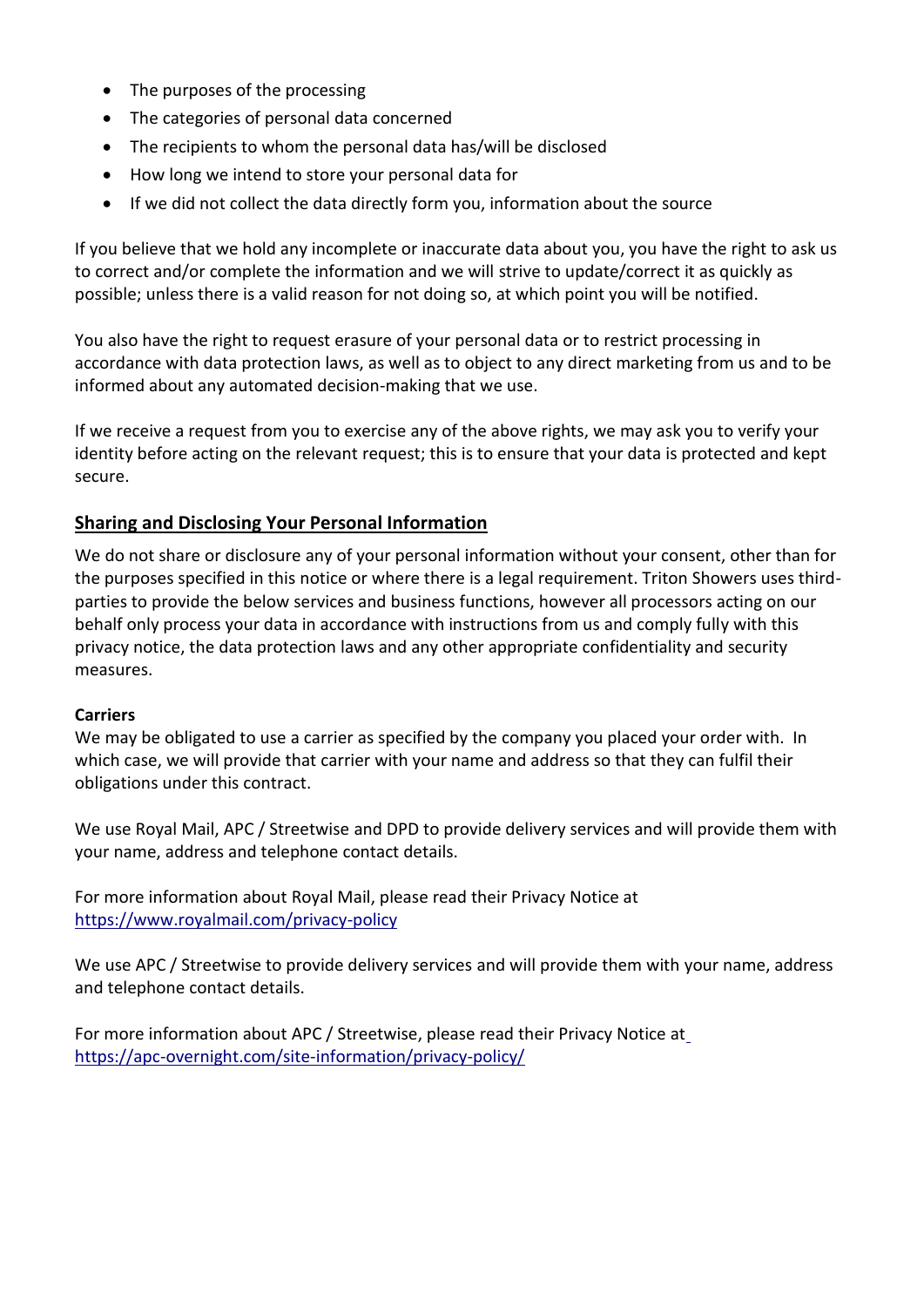We use DPD to provide delivery services and will provide them with your name, address and telephone contact details.

For more information about DPD, please read their Privacy Notice a[t](https://apc-overnight.com/site-information/privacy-policy/) [https://www.dpd.co.uk/privacy\\_policy.jsp](https://www.dpd.co.uk/privacy_policy.jsp)

## **Safeguarding Measures**

Triton Showers takes your privacy seriously and we take every reasonable measure and precaution to protect and secure your personal data. We work hard to protect you and your information from unauthorised access, alteration, disclosure or destruction and have several layers of security measures in place, including: -

- SSL certificates to protect our websites
	- Policies and Procedures covering
		- o Granting authorisation to systems and data under Triton's control
		- $\circ$  Ensuring that employees leaving Triton have systems access removed immediately
		- o Deletion and / or anonymisation of your data
		- o Document retention periods
		- o Secure disposal of data held on all systems

### **Consequences of Not Providing Your Data**

You are not obligated to provide your personal information to us, however, as this information is required so that we can provide our services to you and / or to allow us to pursue our legitimate interests, we may not be able to provide any services to you should you choose not to provide your information.

### **How Long We Keep Your Data**

Triton Showers only ever retains personal information for as long as is necessary and we have strict review and retention policies in place to meet these obligations.

### **Lodging A Complaint**

Triton Showers only processes your personal information in compliance with this privacy notice and in accordance with the relevant data protection laws. If, however you wish to raise a complaint regarding the processing of your personal data or are unsatisfied with how we have handled your information, you have the right to lodge a complaint with the supervisory authority.

Data Protection Triton Showers Triton Road Shepperton Park Nuneaton Warwickshire CV11 4NR Telephone: 024 7634 441 Email: dataprotection@tritonshowers.co.uk

Information Governance department Information Commissioner's Office